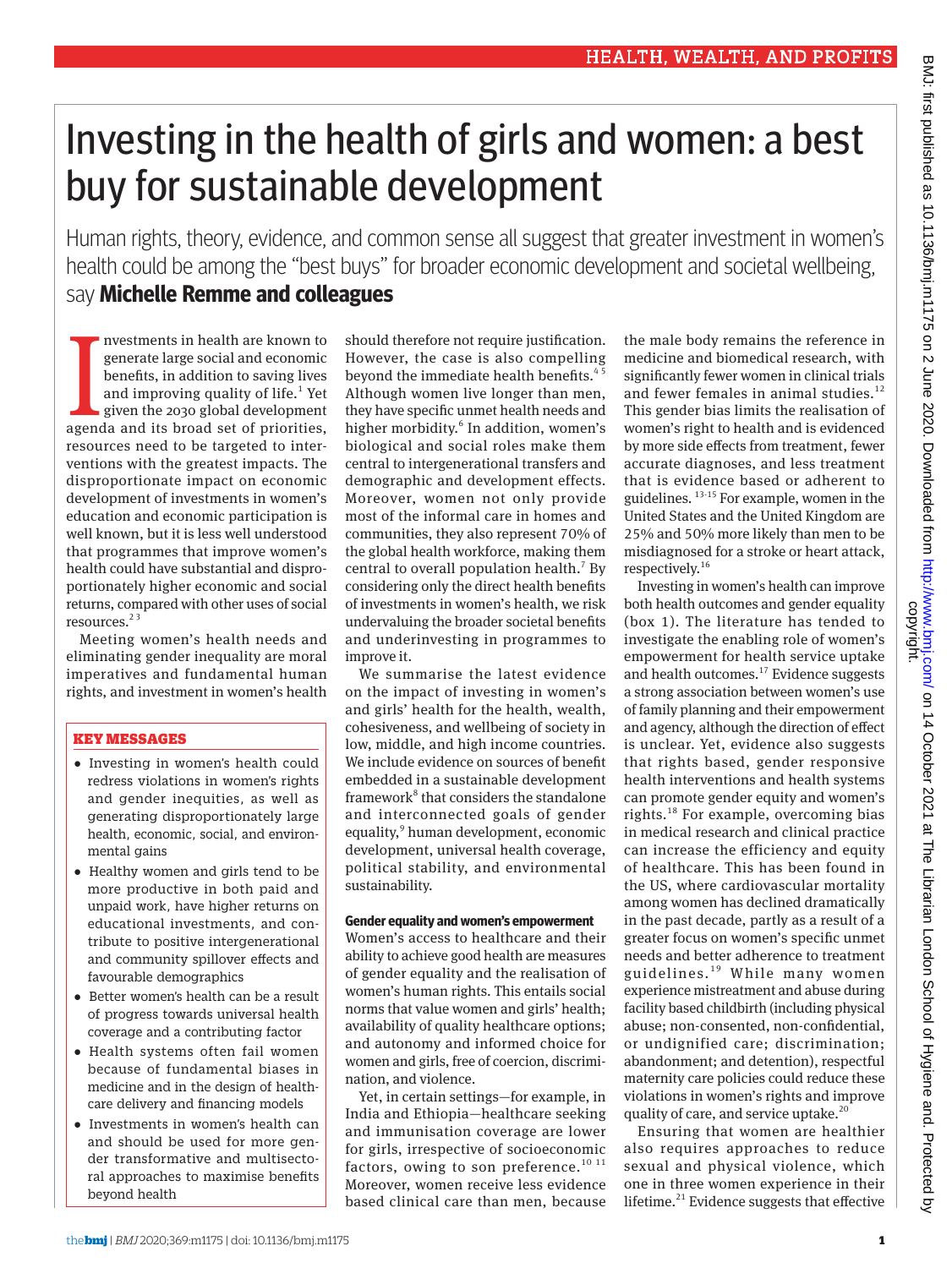# Box 1: Gender equality and equity

- *Gender equality* means "the absence of discrimination on the basis of a person's sex in opportunities, allocation of resources or benefits, and access to services."9
- *Gender equity* means "fairness and justice in the distribution of benefits, power, resources, and responsibilities between women and men. The concept recognises that women and men have different needs, power, and access to resources and that these differences should be identified and addressed in a manner that rectifies the imbalance between the sexes" (World Health Organization, 2002).<sup>9</sup>
- Gender equality in opportunities and rights is therefore used when referring to it as a goal or end outcome, while gender equity is used when referring to the fair distribution of, and access to, healthcare inputs as a means of achieving the goal.

investments to prevent violence against women combine interventions that tackle women's health needs, support their economic empowerment, and challenge inequitable gender norms and power dynamics in society.21 Such transformative approaches involving women and men have reduced the incidence of intimate partner violence by up to 50% and transformed gender norms within one to two years of intervention in a range of settings (including South Africa, Rwanda, Uganda, Tajikistan, Nepal, and Afghanistan). $^{22}$ 

#### **Human and economic development**

The ethical arguments and justifications for investing in the overall and reproductive health of women and girls are magnified by theory and evidence highlighting the value of health as a form of human capital that promotes economic wellbeing at the individual, familial, and societal levels.23 Human capital promotes income growth and poverty alleviation through five main pathways: labour; education; capital accumulation; intergenerational, familial, and community spillovers; and favourable demographics. While most of these pathways apply to men and boys as well, we focus on how healthier women and girls affect economic growth and development and where there is a differential impact.

# Labour

Healthy women tend to be more productive in the paid workforce and in their unpaid work, which includes contributions to family economic activities and a disproportionate share of child rearing, care for elderly or sick family members, and domestic work.<sup>24</sup> Globally, 76% of the 16.4 billion hours a day of unpaid care work is done by women.25 Although not equally valued in standard economic metrics, both paid and unpaid work are clearly vital to household and societal welfare.<sup>26</sup>

Healthy women also tend to miss fewer workdays owing to illness and be more productive when they work (provided the total hours worked do not exceed healthy levels). For example, multi-micronutrient supplementation among female tea pickers in India increased their productivity by 12%.<sup>27</sup> In the US, modelling suggests that reduced maternal mortality between 1920 and 1970 resulted in a 52% increase in labour force participation among women of reproductive age. $27$  Of course, these effects of health on economic wellbeing are mediated by legal, institutional, and cultural factors that influence women's economic freedom, access to and control over property, employment, pay, capital, and household decisions.<sup>28</sup>

### Education

The health of women and girls in utero, infancy, childhood, and adolescence is reflected in their records of school attendance, progression through the education system, cognitive function, and their experience of long term physical and mental impairments associated with illness and injury.29 Studies from Pakistan and Guatemala found that improved nutritional status among girls significantly increased their schooling (with less or no effect for boys).27 The improved health of women and girls thus increases the returns on educational investment and is linked to their lifetime earnings, mainly via stronger representation in the paid workforce, greater economic empowerment, increased productivity, and greater longevity. $27$ 

#### Intergenerational, familial, and community spillover effects

Healthy women also promote economic wellbeing and progress by strengthening the environment—materially, emotionally, and socially—in which children are raised, in their nuclear and extended families and communities. Studies show that maternal health at birth, in childhood, and during pregnancy directly influences the health of children at birth, during their childhood, and into adulthood, with better maternal health reducing stunting and improving cognitive

development and later productivity. $27$  For example, studies from China and Nigeria found that fetal exposure to acute maternal malnutrition had negative impacts on risks of hypertension, literacy, and income in adulthood.<sup>27</sup>

In Romania, children born after the abortion ban in 1967 had worse educational and labour market achievements. $^{27}$  In addition to affecting the health of her children, a mother's health is linked to her spouse's status in the labour market and earnings.30 Moreover, the larger the share of household income generated by women, the larger the share of spending on nutrition and the smaller that spent on tobacco and alcohol. $31$ 

#### Favourable demographics

Higher rates of infant and child survival more than offset reductions in fertility, allowing families and countries to escape from the heavy burden of youth dependency and enjoy the prospect of a demographic dividend.32 For example, economic modelling suggests that Kenya, Nigeria, and Senegal could increase national income per person by 31-65% if their unmet need for family planning was met. $^{27}$  In Bangladesh, a drop in fertility rates was associated with increased earnings and assets for women.27 Indeed, in settings with low economic growth and high fertility, improved health in women tends to accelerate fertility decline and concomitant economic gains. Improved male health, however, often results in higher fertility and therefore delayed demographic transition and economic take-off to sustained growth.<sup>28 33 34</sup>

#### **Environmental sustainability**

Better reproductive health could have important implications for the environment through reduced population growth and mitigation of natural resource degradation.35-37 Indeed, countries responding to the effects of climate change have emphasised how rapid population growth is exacerbating the impact of climate change on their communities, pointing to the need to prioritise access to voluntary family planning.<sup>38</sup> While the literature on how climate change affects women's and girls' health is growing, less empirical evidence is available on the impact of women's access to, and uptake of, family planning services on climate change and adaptation mechanisms.4 37 Interestingly, several studies identify opportunities to tackle health, family planning, and environment in an integrated manner to maximise their combined effect.<sup>37</sup><sup>39</sup>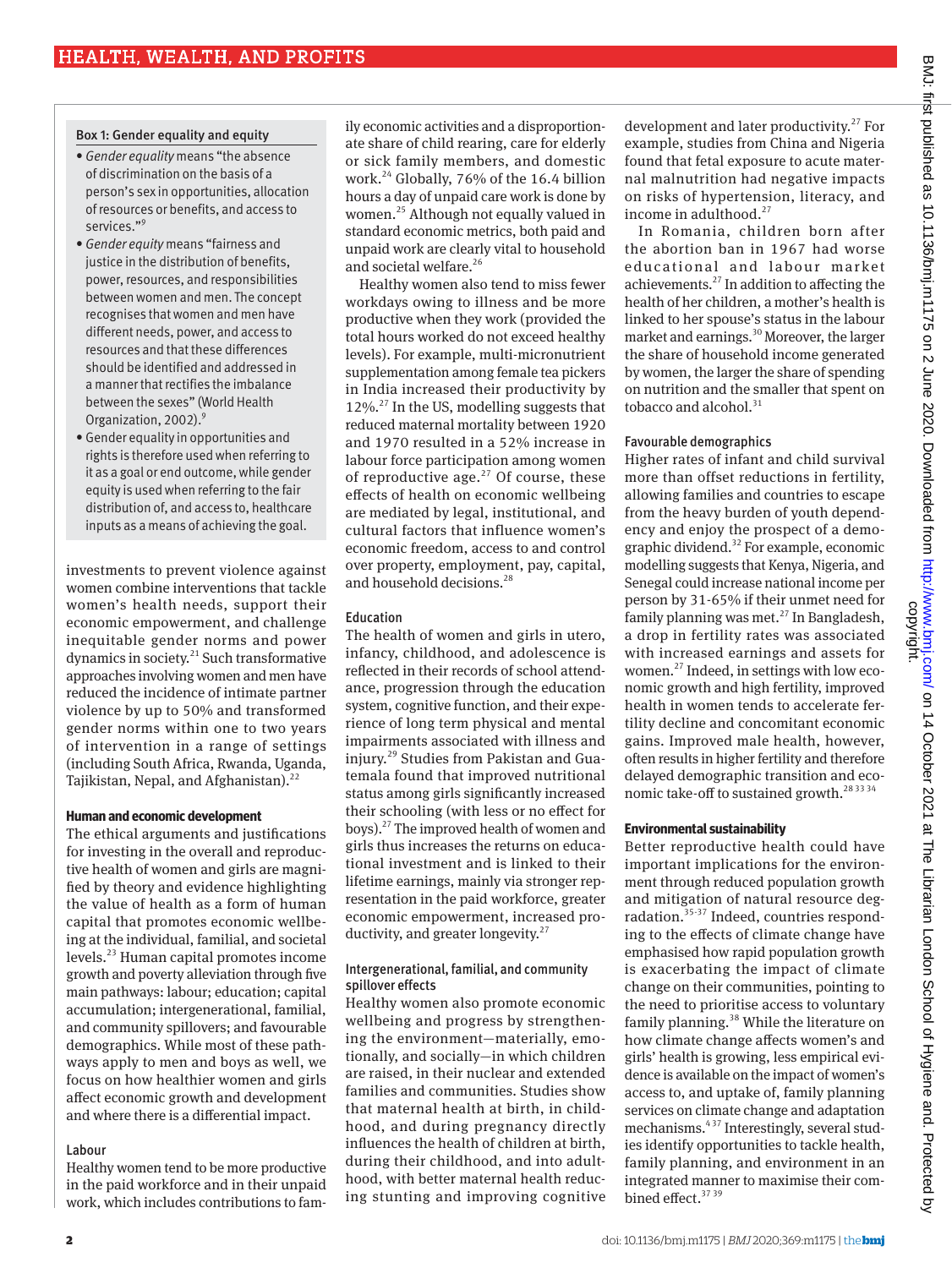# **Universal health coverage and financial protection**

Universal health coverage means that everyone has access to essential health services that are of sufficient quality to be effective and which do not result in financial hardship for the individual or their household. $4041}$  As countries progress towards universal health coverage, prioritising health services that predominantly affect women, including essential sexual and reproductive health services, will be key to achieving financial protection for the most vulnerable.42-46 Studies show that maternal complications, emergency obstetric care, maternal mortality, and female cancers often result in catastrophic health spending in low and middle income countries, especially among poorer households.47 48 There is also greater income related inequity in access to women's health services, compared with access to child health services.  $424649$ 

Moreover, the need for out-of-pocket payments has been found to constrain women's use of healthcare services, more than that of men, given women's limited access to and control over household financial resources.<sup>43</sup> While spending on sexual and reproductive health services in low and middle income countries is particularly regressive, with the poorest households spending up to 10 times more of their income than wealthier households,<sup>50</sup> similar trends are found for the growing burden of non-communicable diseases, where vulnerable households spend between 5% and 50% of their monthly income covering the costs of chronic illnesses.<sup>51</sup> Although out-of-pocket spending is the most inequitable form of health financing, it does imply some access to health services, whereas women are more likely to forgo healthcare altogether for financial reasons or to access poorer quality healthcare.52 Older women are less likely to have been formally employed and built up a safety net or pension but also live longer than men, exposing them to a higher risk of catastrophic health expenditures. $24$ While we know more about the long term social, health, and economic consequences of maternal mortality for surviving infants, limited evidence is available on the social and economic burden of cancers in women and other deaths not related to child bearing. $47$ 

Because more than 35% of health expenditure is paid out of pocket as user fees, and 100 million people are pushed into poverty each year after catastrophic health expenditures, $53$  removing user

fees and ensuring equitable healthcare financing—a key tenet of universal health coverage —is one mechanism for reducing this burden. Another is reducing women's need for healthcare by improving their health and wellbeing across their life course. Investing in women's health services and promotion could lead to a cycle that improves women's health outcomes and in turn reduces the economic burden of utilising health services. For example, access to sexual and reproductive health services, better mental health, and fewer chronic conditions increase women's employment and thereby their ability to contribute to tax and income based universal health coverage schemes.<sup>54</sup>

Better women's health can be both a result of progress towards universal health coverage and a contributing factor, given that 165 million female healthcare providers form the backbone of health systems worldwide, delivering health services to five billion people and generating \$3tn (£2.3tn; €2.7tn) in global health.<sup>4</sup> Even more women provide informal health and social care in households and the community.<sup>55</sup> The health of healthcare professionals and caregivers is decisive for access to quality health services by those who need them. In addition, ensuring that women can perform their duties free from violence and harassment in the workplace is critical to uphold their rights, as well as sustaining universal health coverage, which increasingly relies on frontline workers. Nurses, for example, are three times more likely to experience violence compared with other professional groups and thus are more likely to leave their jobs.<sup>55</sup>

# **Political participation and stability**

Healthy, educated, income generating, and empowered women are likely to assume more prominent and active roles in a community and to show less tolerance for gender inequality, lack of transparency, and lack of responsive political leadership.<sup>2</sup> While societies in which women are more politically active would conceivably be more stable politically, evidence for this is limited. Women's health issues play a key part in voter preferences, and associations have been found between women's health status (reduced mortality) and political participation, but it is primarily thought that better political participation leads to investments and improvements in women's health, rather than vice versa.<sup>456</sup> One modelling study found that US health aid (partly focused on women's health) had

positive effects on state stability in sub-Saharan Africa.<sup>57</sup>

# **Conclusions**

Investing in women's health could redress violations in women's rights and gender inequities, as well as generating disproportionately large health, economic, social, and environmental gains. Given the ambitious 2030 sustainable development goal agenda and its \$3.9tn annual price tag, identifying and prioritising "accelerators" that have multiple impacts across development targets is vital to achieve these goals.58 Women's health programmes could be particularly critical entry points for integrated programming across sectors and development objectives, such as combining sexual and reproductive health services with interventions that challenge gender inequitable norms or support climate change mitigation. Indeed, investments in women's health should be used for more gender transformative and multisectoral approaches to maximise benefits beyond health.

Nonetheless, several key gaps exist in the evidence base. Firstly, considerably more literature examines how non-health factors and other development outcomes influence women's health than the bi-directionality of this relation and how improvements in women's health affect broader sustainable development, including universal health coverage, political participation, and environmental sustainability. Moreover, few studies have considered the impact of women's health beyond reproductive health and across the life course.<sup>459</sup> The evidence around universal health coverage provides a limited understanding of the differential gendered effects of different financing mechanisms or differences in out-of-pocket expenditures, catastrophic expenditures, and economic household burden from a woman's or man's ill health. $43$ 

With the expected development gains from investments in women's health, elements of healthcare systems need to be re-engineered to respond better to the needs of women. Despite calls for patient centred healthcare, health systems often fail women because of fundamental biases in medicine and in the design of healthcare delivery and financing models. For example, women are three times more likely to die from a serious heart attack owing to unequal treatment.<sup>15</sup> Furthermore, health financing schemes based on formal employment and civil service were established in Europe in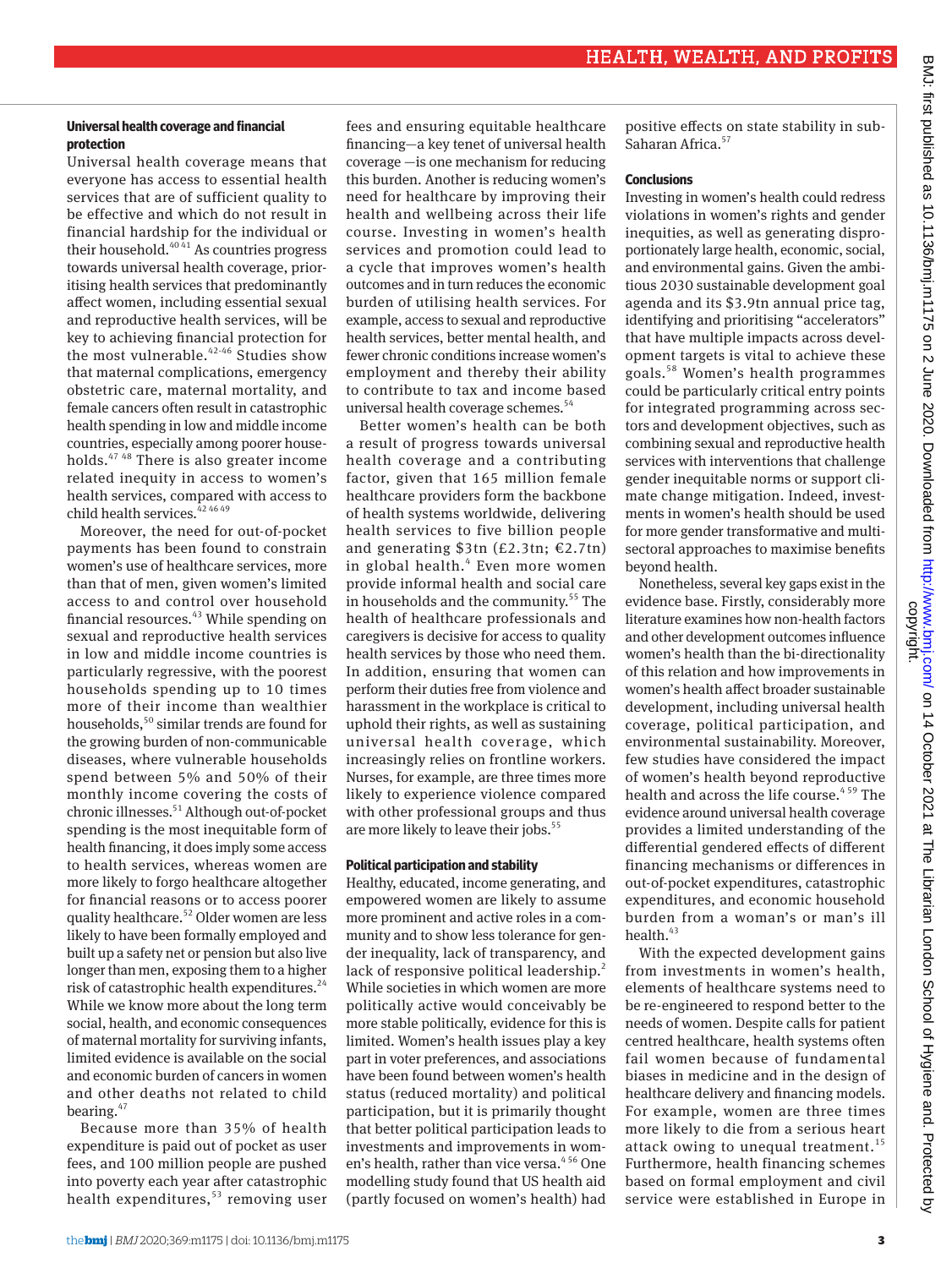the 19th century to keep men healthy for battle and work in rapidly industrialising economies, yet they are still actively promoted across the world despite large informal work sectors being dominated by women.43 Additionally, the most vulnerable women typically receive healthcare from the most under-resourced, undertrained, and undervalued health workers in the health system (community health workers, traditional birth attendants, and relatives).

Moreover, while many countries have developed primary healthcare systems around maternal and child health, we need to recognise that women's health is more than maternal and reproductive health<sup>4</sup> and that its impact on development extends beyond their reproductive role. For example, as primary caregivers and healthcare providers, women are in a key position to alter non-communicable disease risk factors at home and are central in responding to non-communicable diseases across the world, especially in resource limited settings where health systems cannot absorb and respond to the growing needs of chronic conditions.

The global landscape and political climate are areas of disinvestment in women's health, and women's sexual and reproductive health and rights in particular.<sup>60</sup> Health for all at all ages is a fundamental human right and the ambition of the sustainable development goals for health.<sup>61</sup> Recent evidence and thinking on the value to society of good health justify greater investment in health overall, in addition to increasing the amount spent on women and girls.<sup>133</sup> In the context of constrained healthcare resources and limited development budgets, we need to prioritise health interventions that maximise health gains, increase health equity, and optimise other development goals. Human rights, theory, evidence, and common sense all suggest that greater investment in women's health could be among the "best buys" for broader economic development and societal wellbeing.

We thank Professor TK Sundari Ravindran and peer reviewers for their comments on earlier drafts.

Competing interests: We have read and understood BMJ policy on declaration of interests and have no interests to declare. DEB's work on this paper was supported by the Norwegian Agency for Development Cooperation under grant number QZA-0408- QZA-12/0628 and by the National Institute on Ageing, National Institutes of Health, under award number P30AG024409.

Provenance and peer review: Commissioned; externally peer reviewed.

This article is part of a series commissioned by *The BMJ*.

Michelle Remme, research lead<sup>1</sup> Anna Vassall, professor2 Gabriela Fernando, PhD fellow<sup>1</sup> David E Bloom, professor<sup>3</sup> 1 United Nations University International Institute for Global Health, Kuala Lumpur, Malaysia

<sup>2</sup> London School of Hygiene and Tropical Medicine, London, UK <sup>3</sup> Harvard TH Chan School of Public Health, Harvard

University, Boston, USA

Correspondence to: M Remme [michelle.remme@unu.edu](mailto:michelle.remme@unu.edu)



This is an Open Access article distributed in accordance with the Creative Commons Attribution Non Commercial (CC BY-NC 4.0) license, which permits others to distribute, remix, adapt, build upon this work non-commercially, and license their derivative works on different terms, provided the original work is properly cited and the use is non-commercial. See: [http://creativecommons.org/](http://creativecommons.org/licenses/by-nc/4.0/) [licenses/by-nc/4.0/](http://creativecommons.org/licenses/by-nc/4.0/).



- 1 Jamison DT, Summers LH, Alleyne G, et al. [Global] health 2035: a world converging within a generation]. *Salud Publica De Mexico* 2015;57:444- 67. doi:10.21149/spm.v57i5.7625
- 2 Duflo E. Women empowerment and economic development. *Journal of Economic Literature* 2012;50 (4):1051-79. doi:10.1257/ jel.50.4.1051
- 3 Dabla-Norris E, Kochhar K. Closing the gender gap. *Finance Development* 2019;56:1.
- 4 Langer A, Meleis A, Knaul FM, et al. Women and Health: the key for sustainable development. *Lancet* 2015;386:1165-210. doi:10.1016/S0140- 6736(15)60497-4
- 5 Stenberg K, Axelson H, Sheehan P, et al, Study Group for the Global Investment Framework for Women's Children's Health. Advancing social and economic development by investing in women's and children's health: a new Global Investment Framework. *Lancet* 2014;383:1333-54. doi:10.1016/S0140- 6736(13)62231-X
- 6 Crimmins EM, Shim H, Zhang YS, Kim JK. Differences between men and women in mortality and the health dimensions of the morbidity process. *Clin Chem* 2019;65:135-45. doi:10.1373/ clinchem.2018.288332
- 7 World Health Organization. *Delivered by women, led by men: a gender and equity analysis of the global health and social workforce*. 2019. [https://apps.who.int/iris/bitstream/hand](https://apps.who.int/iris/bitstream/handle/10665/311322/9789241515467-eng.pdf?ua=1) [le/10665/311322/9789241515467-eng.](https://apps.who.int/iris/bitstream/handle/10665/311322/9789241515467-eng.pdf?ua=1) [pdf?ua=1](https://apps.who.int/iris/bitstream/handle/10665/311322/9789241515467-eng.pdf?ua=1).
- 8 Waage J, Yap C, Bell S, et al. Governing the UN sustainable development goals: interactions, infrastructures, and institutions. *Lancet Glob Health* 2015;3:e251-2. doi:10.1016/S2214- 109X(15)70112-9
- 9 World Health Organization. *Mainstreaming gender equity in health: the need to move forward—Madrid statement*. Copenhagen: WHO Regional Office for Europe, 2002. [http://www.euro.who.int/\\_\\_data/](http://www.euro.who.int/__data/assets/pdf_file/0008/76508/A75328.pdf) [assets/pdf\\_file/0008/76508/A75328.pdf.](http://www.euro.who.int/__data/assets/pdf_file/0008/76508/A75328.pdf)
- 10 Corsi DJ, Bassani DG, Kumar R, et al. Gender inequity and age-appropriate immunization coverage in India from 1992 to 2006. *BMC Int Health Hum Rights* 2009;9(suppl 1):S3. doi:10.1186/1472- 698X-9-S1-S3
- 11 Weber AM, Cislaghi B, Meausoone V, et al, Gender equality, norms and Health Steering Committee.

Gender norms and health: insights from global survey data. *Lancet* 2019;393:2455-68. doi:10.1016/S0140-6736(19)30765-2

- 12 Putting gender on the agenda. *Nature* 2010;465(7299):665.
- 13 Watson S, Caster O, Rochon PA, den Ruijter H. Reported adverse drug reactions in women and men: aggregated evidence from globally collected individual case reports during half a century. *EClinicalMedicine* 2019;17:100188. doi:10.1016/j. eclinm.2019.10.001
- 14 Ramirez FD, Motazedian P, Jung RG, et al. Sex bias is increasingly prevalent in preclinical cardiovascular research: implications for translational medicine and health equity for women. A systematic assessment of leading cardiovascular journals over a 10-year period. *Circulation* 2017;135:625-6. doi:10.1161/ CIRCULATIONAHA.116.026668
- 15 Alabas OA, Gale CP, Hall M, et al. Sex differences in treatments, relative survival, and excess mortality following acute myocardial infarction: national cohort study using the SWEDEHEART registry. *J Am Heart Assoc* 2017;6:e007123. doi:10.1161/ JAHA.117.007123
- 16 Newman-Toker DE, Moy E, Valente E, Coffey R, Hines AL. Missed diagnosis of stroke in the emergency department: a cross-sectional analysis of a large population-based sample. *Diagnosis (Berl)* 2014;1:155-66. doi:10.1515/dx-2013-0038
- 17 Taukobong HFG, Kincaid MM, Levy JK, et al. Does addressing gender inequalities and empowering women and girls improve health and development programme outcomes?*Health Policy and Planning*  2016;31:1492-514. doi:10.1093/heapol/czw074
- 18 Heymann I, Levy IK, Bose B, et al, Gender Equality, Norms and Health Steering Committee. Improving health with programmatic, legal, and policy approaches to reduce gender inequality and change restrictive gender norms. *Lancet* 2019;393:2522- 34. doi:10.1016/S0140-6736(19)30656-7
- Mehta LS, Beckie TM, DeVon HA, et al, American Heart Association Cardiovascular Disease in Women and Special Populations Committee of the Council on Clinical Cardiology, Council on Epidemiology and Prevention, Council on Cardiovascular and Stroke Nursing, and Council on Quality of Care and Outcomes Research. Acute Myocardial Infarction in Women: A Scientific Statement From the American Heart Association. *Circulation* 2016;133:916-47. doi:10.1161/CIR.0000000000000351
- 20 Downe S, Lawrie TA, Finlayson K, Oladapo OT. Effectiveness of respectful care policies for women using routine intrapartum services: a systematic review. *Reproductive Health* 2018;15(1):23. doi:10.1186/s12978-018-0466-y
- 21 Michau L, Horn J, Bank A, Dutt M, Zimmerman C. Prevention of violence against women and girls: lessons from practice. *Lancet* 2015;385:1672-84. doi:10.1016/S0140-6736(14)61797-9
- 22 Gibbs A, Bishop K. *Preventing violence against women and girls: combined economic empowerment and gender-transformative interventions. Evidence review*. 2019. [https://www.whatworks.co.za/](https://www.whatworks.co.za/documents/publications/354-eco-and-genderweb/file) [documents/publications/354-eco-and-genderweb/](https://www.whatworks.co.za/documents/publications/354-eco-and-genderweb/file) [file.](https://www.whatworks.co.za/documents/publications/354-eco-and-genderweb/file)
- 23 Bloom DE, Canning D. The health and wealth of nations. *Science* 2000;287:1207-1209. doi:10.1126/science.287.5456.1207
- 24 International Labour Office. *World employment and social outlook: trends for women 2018—Global snapshot*. IRL, 2018.
- 25 International Labour Office. *Care work and care jobs for the future of decent work.* ILO, 2018.
- 26 Waring M. Counting for something! Recognising women's contribution to the global economy through alternative accounting systems. *Gender and Development* 2003;11(1):35-43. doi:10.1080/741954251
- 27 Onarheim KH, Iversen JH, Bloom DE. Economic benefits of investing in women's health: a